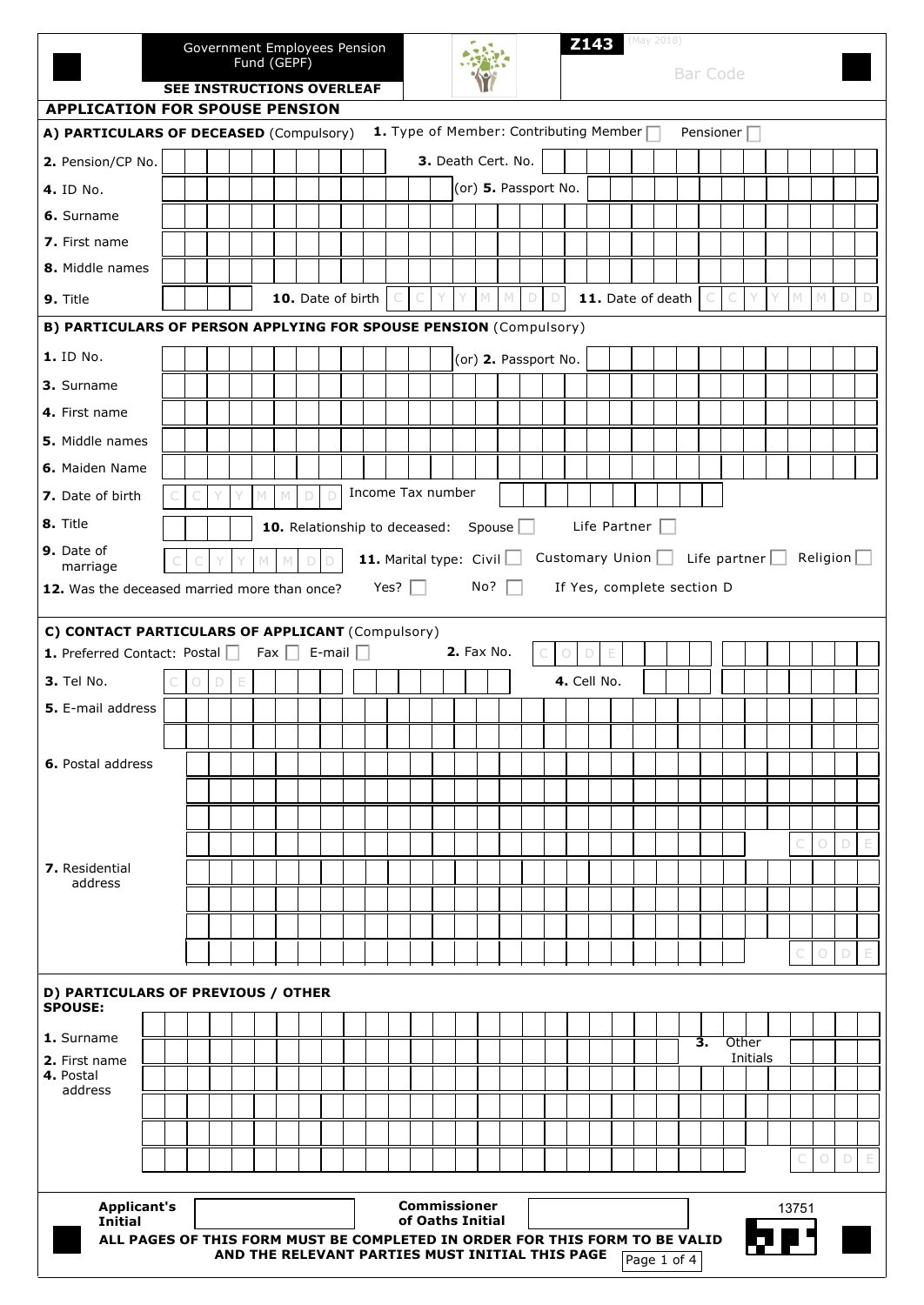|    |                                                                                                                                                                                                                                                                  |  |            |   |                  |  |  |                               |  |  |                          |  |                     |                                  |  |                                                                   |  |             |  |                |                                                     |  |                 | Z143  |                 |                            |                                                      |
|----|------------------------------------------------------------------------------------------------------------------------------------------------------------------------------------------------------------------------------------------------------------------|--|------------|---|------------------|--|--|-------------------------------|--|--|--------------------------|--|---------------------|----------------------------------|--|-------------------------------------------------------------------|--|-------------|--|----------------|-----------------------------------------------------|--|-----------------|-------|-----------------|----------------------------|------------------------------------------------------|
| 5. | Residential<br>address                                                                                                                                                                                                                                           |  |            |   |                  |  |  |                               |  |  |                          |  |                     |                                  |  |                                                                   |  |             |  |                |                                                     |  |                 |       |                 |                            |                                                      |
|    |                                                                                                                                                                                                                                                                  |  |            |   |                  |  |  |                               |  |  |                          |  |                     |                                  |  |                                                                   |  |             |  |                |                                                     |  |                 |       |                 |                            |                                                      |
|    |                                                                                                                                                                                                                                                                  |  |            |   |                  |  |  |                               |  |  |                          |  |                     |                                  |  |                                                                   |  |             |  |                |                                                     |  |                 |       |                 | $\Box$<br>$\circ$          | $\mathsf{E}% _{\mathsf{M}}^{\mathsf{H}}(\mathsf{M})$ |
|    | 6. Tel No<br>7. Spouse's                                                                                                                                                                                                                                         |  | $\bigcirc$ | D | E<br>A. Deceased |  |  |                               |  |  |                          |  |                     |                                  |  |                                                                   |  | 8. Cell No. |  |                |                                                     |  |                 |       |                 |                            |                                                      |
|    | Status:                                                                                                                                                                                                                                                          |  |            |   |                  |  |  |                               |  |  | B. Still married $\Box$  |  |                     |                                  |  | C. Divorced $\Box$                                                |  |             |  |                | (Refer to compulsory attachments on overleaf)       |  |                 |       |                 |                            |                                                      |
|    | E) PARTICULARS OF ALL CHILDREN OF THE DECEASED: COMPULSORY - if none, indicate "NONE" in SURNAME field.                                                                                                                                                          |  |            |   |                  |  |  |                               |  |  |                          |  |                     |                                  |  |                                                                   |  |             |  |                |                                                     |  |                 |       |                 |                            |                                                      |
|    | <b>IMPORTANT NOTICE:</b> All children from this marriage or relationship, or any other/previous marriages or relationships must<br>be declared. Spouse and Child benefits are calculated based on the number of beneficiaries - failure to declare beneficiaries |  |            |   |                  |  |  |                               |  |  |                          |  |                     |                                  |  |                                                                   |  |             |  |                |                                                     |  |                 |       |                 |                            |                                                      |
|    | will result in benefit recalculation, recovery of overpayment and other penalties.                                                                                                                                                                               |  |            |   |                  |  |  |                               |  |  |                          |  |                     |                                  |  |                                                                   |  |             |  |                |                                                     |  |                 |       |                 |                            |                                                      |
|    | 1.a) Surname                                                                                                                                                                                                                                                     |  |            |   |                  |  |  |                               |  |  |                          |  |                     |                                  |  |                                                                   |  |             |  |                |                                                     |  |                 |       |                 |                            |                                                      |
|    | 1.b) First name                                                                                                                                                                                                                                                  |  |            |   |                  |  |  |                               |  |  |                          |  |                     |                                  |  |                                                                   |  |             |  |                |                                                     |  |                 |       |                 |                            |                                                      |
|    | 1.c) Other initials                                                                                                                                                                                                                                              |  |            |   |                  |  |  |                               |  |  | 1.d) Date of birth       |  |                     |                                  |  |                                                                   |  |             |  |                | 1.e) Registered dependant<br>of medical aid scheme: |  |                 |       |                 | Yes $\square$<br>No $\Box$ |                                                      |
|    | Pensioner $\square$<br>Spouse $\square$<br>Contributing member $\Box$<br>1.f) Child of:<br>Step child: $\Box$<br>$1.h$ ) Status:<br>Under 22 $\Box$<br>Biological child: $\square$<br>Adopted child: $\square$                                                   |  |            |   |                  |  |  |                               |  |  |                          |  |                     |                                  |  |                                                                   |  |             |  |                |                                                     |  |                 |       |                 |                            |                                                      |
|    | 1.g) Relationship:                                                                                                                                                                                                                                               |  |            |   |                  |  |  |                               |  |  |                          |  |                     |                                  |  |                                                                   |  |             |  |                |                                                     |  |                 |       |                 | Disabled $\Box$            |                                                      |
|    | 1.i) Guardian Surname:                                                                                                                                                                                                                                           |  |            |   |                  |  |  |                               |  |  |                          |  |                     |                                  |  |                                                                   |  |             |  |                |                                                     |  |                 |       |                 |                            |                                                      |
|    | Guardian Initials:                                                                                                                                                                                                                                               |  |            |   |                  |  |  |                               |  |  |                          |  |                     | <b>Guardian Contact Details:</b> |  |                                                                   |  |             |  |                |                                                     |  |                 |       |                 |                            |                                                      |
|    |                                                                                                                                                                                                                                                                  |  |            |   |                  |  |  |                               |  |  |                          |  |                     |                                  |  |                                                                   |  |             |  |                |                                                     |  |                 |       |                 |                            |                                                      |
|    | 2.a) Surname                                                                                                                                                                                                                                                     |  |            |   |                  |  |  |                               |  |  |                          |  |                     |                                  |  |                                                                   |  |             |  |                |                                                     |  |                 |       |                 |                            |                                                      |
|    | 2.b) First name                                                                                                                                                                                                                                                  |  |            |   |                  |  |  |                               |  |  |                          |  |                     |                                  |  |                                                                   |  |             |  |                |                                                     |  |                 |       |                 |                            |                                                      |
|    | Yes $\square$<br>2.e) Registered dependant<br>2.c) Other initials<br>2.d) Date of birth<br>of medical aid scheme:<br>No $\square$                                                                                                                                |  |            |   |                  |  |  |                               |  |  |                          |  |                     |                                  |  |                                                                   |  |             |  |                |                                                     |  |                 |       |                 |                            |                                                      |
|    | 2.f) Child of:                                                                                                                                                                                                                                                   |  |            |   |                  |  |  | Contributing member $\square$ |  |  |                          |  | Pensioner $\square$ |                                  |  | Spouse $\square$                                                  |  |             |  |                |                                                     |  |                 |       |                 |                            |                                                      |
|    | 2.g) Relationship:                                                                                                                                                                                                                                               |  |            |   |                  |  |  |                               |  |  |                          |  |                     |                                  |  | Biological child: $\Box$ Adopted child: $\Box$ Step child: $\Box$ |  |             |  | $2.h)$ Status: |                                                     |  | Under 22 $\Box$ |       | Disabled $\Box$ |                            |                                                      |
|    | 2.i) Guardian Surname:                                                                                                                                                                                                                                           |  |            |   |                  |  |  |                               |  |  |                          |  |                     |                                  |  |                                                                   |  |             |  |                |                                                     |  |                 |       |                 |                            |                                                      |
|    | Guardian Initials:                                                                                                                                                                                                                                               |  |            |   |                  |  |  |                               |  |  |                          |  |                     | <b>Guardian Contact Details:</b> |  |                                                                   |  |             |  |                |                                                     |  |                 |       |                 |                            |                                                      |
|    |                                                                                                                                                                                                                                                                  |  |            |   |                  |  |  |                               |  |  |                          |  |                     |                                  |  |                                                                   |  |             |  |                |                                                     |  |                 |       |                 |                            |                                                      |
|    | 3.a) Surname                                                                                                                                                                                                                                                     |  |            |   |                  |  |  |                               |  |  |                          |  |                     |                                  |  |                                                                   |  |             |  |                |                                                     |  |                 |       |                 |                            |                                                      |
|    | 3.b) First name                                                                                                                                                                                                                                                  |  |            |   |                  |  |  |                               |  |  |                          |  |                     |                                  |  |                                                                   |  |             |  |                |                                                     |  |                 |       |                 |                            |                                                      |
|    | 3.c) Other initials                                                                                                                                                                                                                                              |  |            |   |                  |  |  |                               |  |  | 3.d) Date of birth       |  |                     |                                  |  |                                                                   |  |             |  |                | 3.e) Registered dependant                           |  |                 |       |                 | Yes $\square$              |                                                      |
|    | 3.f) Child of:                                                                                                                                                                                                                                                   |  |            |   |                  |  |  | Contributing member $\Box$    |  |  |                          |  | Pensioner $\square$ |                                  |  | Spouse $\square$                                                  |  |             |  |                | of medical aid scheme:                              |  |                 |       |                 | No $\square$               |                                                      |
|    | 3.g) Relationship:                                                                                                                                                                                                                                               |  |            |   |                  |  |  | Biological child: $\square$   |  |  | Adopted child: $\square$ |  |                     |                                  |  | Step child: $\Box$                                                |  |             |  | 3.h) Status:   |                                                     |  | Under 22 $\Box$ |       | Disabled $\Box$ |                            |                                                      |
|    | 3.i) Guardian Surname:                                                                                                                                                                                                                                           |  |            |   |                  |  |  |                               |  |  |                          |  |                     |                                  |  |                                                                   |  |             |  |                |                                                     |  |                 |       |                 |                            |                                                      |
|    | Guardian Initials:                                                                                                                                                                                                                                               |  |            |   |                  |  |  |                               |  |  |                          |  |                     | <b>Guardian Contact Details:</b> |  |                                                                   |  |             |  |                |                                                     |  |                 |       |                 |                            |                                                      |
|    |                                                                                                                                                                                                                                                                  |  |            |   |                  |  |  |                               |  |  |                          |  |                     |                                  |  |                                                                   |  |             |  |                |                                                     |  |                 |       |                 |                            |                                                      |
|    | <b>Applicant's</b>                                                                                                                                                                                                                                               |  |            |   |                  |  |  |                               |  |  |                          |  |                     | <b>Commissioner</b>              |  |                                                                   |  |             |  |                |                                                     |  |                 | 13751 |                 |                            |                                                      |
|    | <b>Initial</b><br>ALL PAGES OF THIS FORM MUST BE COMPLETED IN ORDER FOR THIS FORM TO BE VALID                                                                                                                                                                    |  |            |   |                  |  |  |                               |  |  |                          |  |                     | of Oaths Initial                 |  |                                                                   |  |             |  |                |                                                     |  |                 |       |                 |                            |                                                      |
|    |                                                                                                                                                                                                                                                                  |  |            |   |                  |  |  |                               |  |  |                          |  |                     |                                  |  | AND THE RELEVANT PARTIES MUST INITIAL THIS PAGE                   |  |             |  | Page 2 of 4    |                                                     |  |                 |       |                 |                            |                                                      |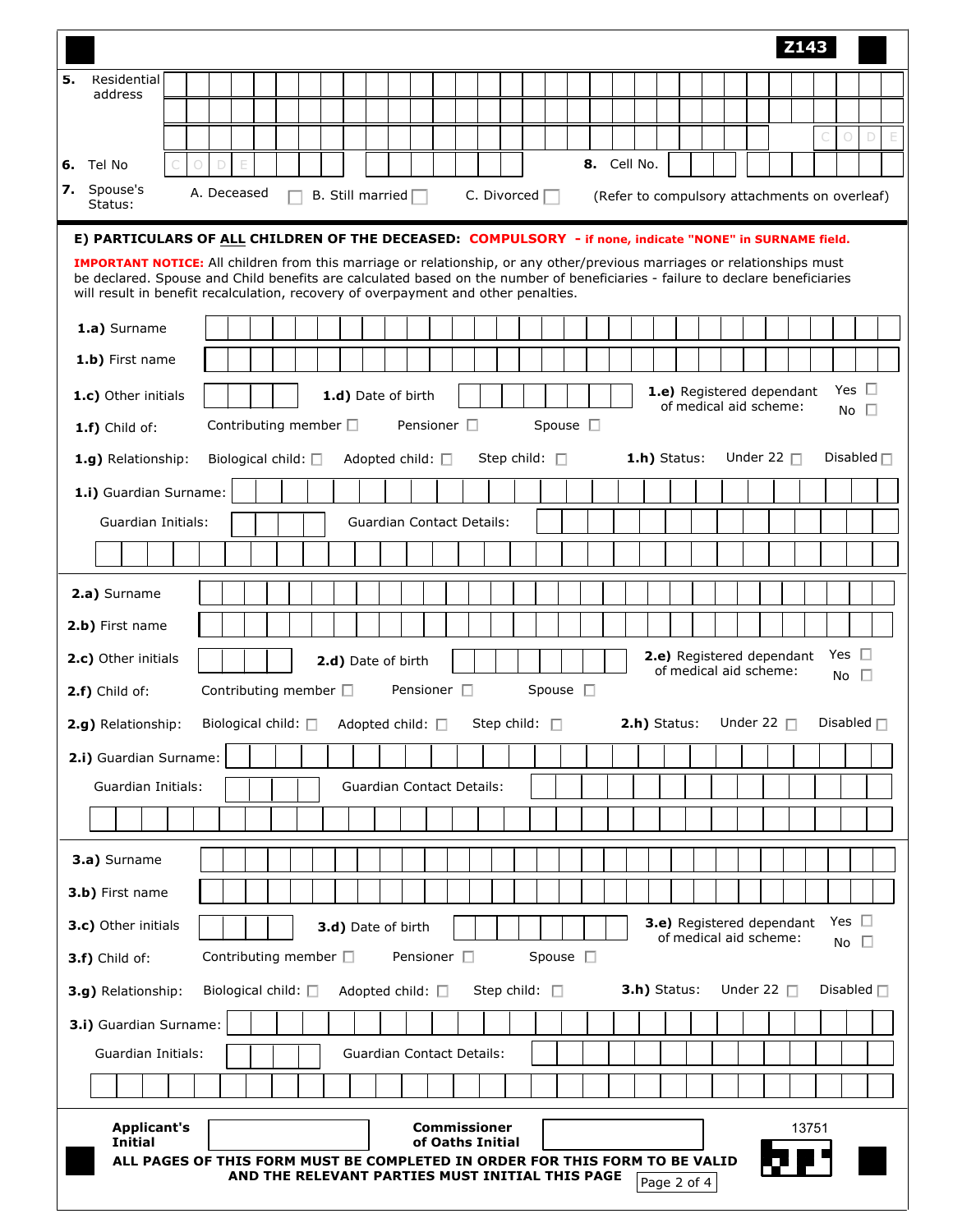| <b>Z143</b>                                                                                                                                                     |
|-----------------------------------------------------------------------------------------------------------------------------------------------------------------|
| 4.a) Surname                                                                                                                                                    |
| 4.b) First Name                                                                                                                                                 |
| -0<br>Yes<br>4.e) Registered dependant<br>4.c) Other initials<br>4.d) Date of birth                                                                             |
| of medical aid scheme:<br>$\Box$<br><b>No</b><br>Spouse $\square$<br>Contributing member $\square$<br>Pensioner $\square$<br>4.f) Child of:                     |
| Under 22 $\Box$<br>Disabled $\square$<br>Step child: $\square$<br>4.h) Status:<br>4.g) Relationship:<br>Biological child: $\square$<br>Adopted child: $\square$ |
| 4.i) Guardian Surname:                                                                                                                                          |
| Guardian Initials:<br><b>Guardian Contact Details:</b>                                                                                                          |
|                                                                                                                                                                 |
|                                                                                                                                                                 |
| 5.a) Surname                                                                                                                                                    |
| 5.b) First Name                                                                                                                                                 |
| Yes $\square$<br>5.e) Registered dependant<br>5.c) Other initials<br>5.d) Date of birth<br>of medical aid scheme:<br>Ð<br>No                                    |
| Spouse $\square$<br>Pensioner $\square$<br>Contributing member $\Box$<br>5.f) Child of:                                                                         |
| 5.h) Status:<br>Under 22 $\Box$<br>Disabled $\Box$<br>5.g) Relationship:<br>Biological child: $\square$<br>Adopted child: $\square$<br>Step child: $\square$    |
| 5.i) Guardian Surname:                                                                                                                                          |
| Guardian Initials:<br><b>Guardian Contact Details:</b>                                                                                                          |
|                                                                                                                                                                 |
| 6.a) Surname                                                                                                                                                    |
| 6.b) First name                                                                                                                                                 |
| 6.e) Registered dependant Yes<br>6.c) Other initials<br>6.d) Date of birth                                                                                      |
| of medical aid scheme:<br>No $\square$<br>Spouse $\square$<br>Contributing member $\square$<br>Pensioner $\square$<br>6.f) Child of:                            |
| 6.h) Status:<br>Disabled $\Box$<br>Step child: $\square$<br>Under 22 $\Box$<br>6.g) Relationship:<br>Biological child: □<br>Adopted child: □                    |
| 6.i) Guardian Surname:                                                                                                                                          |
| Guardian Initials:<br><b>Guardian Contact Details:</b>                                                                                                          |
|                                                                                                                                                                 |
|                                                                                                                                                                 |
| 7.a) Surname                                                                                                                                                    |
| 7.b) First name                                                                                                                                                 |
| Yes $\square$<br>7.e) Registered dependant<br>7.c) Other initials<br>7.d) Date of birth<br>of medical aid scheme:<br>No $\square$                               |
| Spouse $\square$<br>Pensioner <sup>[]</sup><br>Contributing member □<br>7.f) Child of:                                                                          |
| Under 22 $\Box$<br>Disabled $\Box$<br>Step child: $\Box$<br>7.h) Status:<br>7.g) Relationship:<br>Biological child: $\square$<br>Adopted child: □               |
| 7.i) Guardian Surname:                                                                                                                                          |
| <b>Guardian Contact Details:</b><br>Guardian Initials:                                                                                                          |
|                                                                                                                                                                 |
| <b>Commissioner</b><br><b>Applicant's</b><br>13751                                                                                                              |
| <b>Initial</b><br>of Oaths Initial<br>ALL PAGES OF THIS FORM MUST BE COMPLETED IN ORDER FOR THIS FORM TO BE VALID                                               |
| AND THE RELEVANT PARTIES MUST INITIAL THIS PAGE<br>Page 3 of 4                                                                                                  |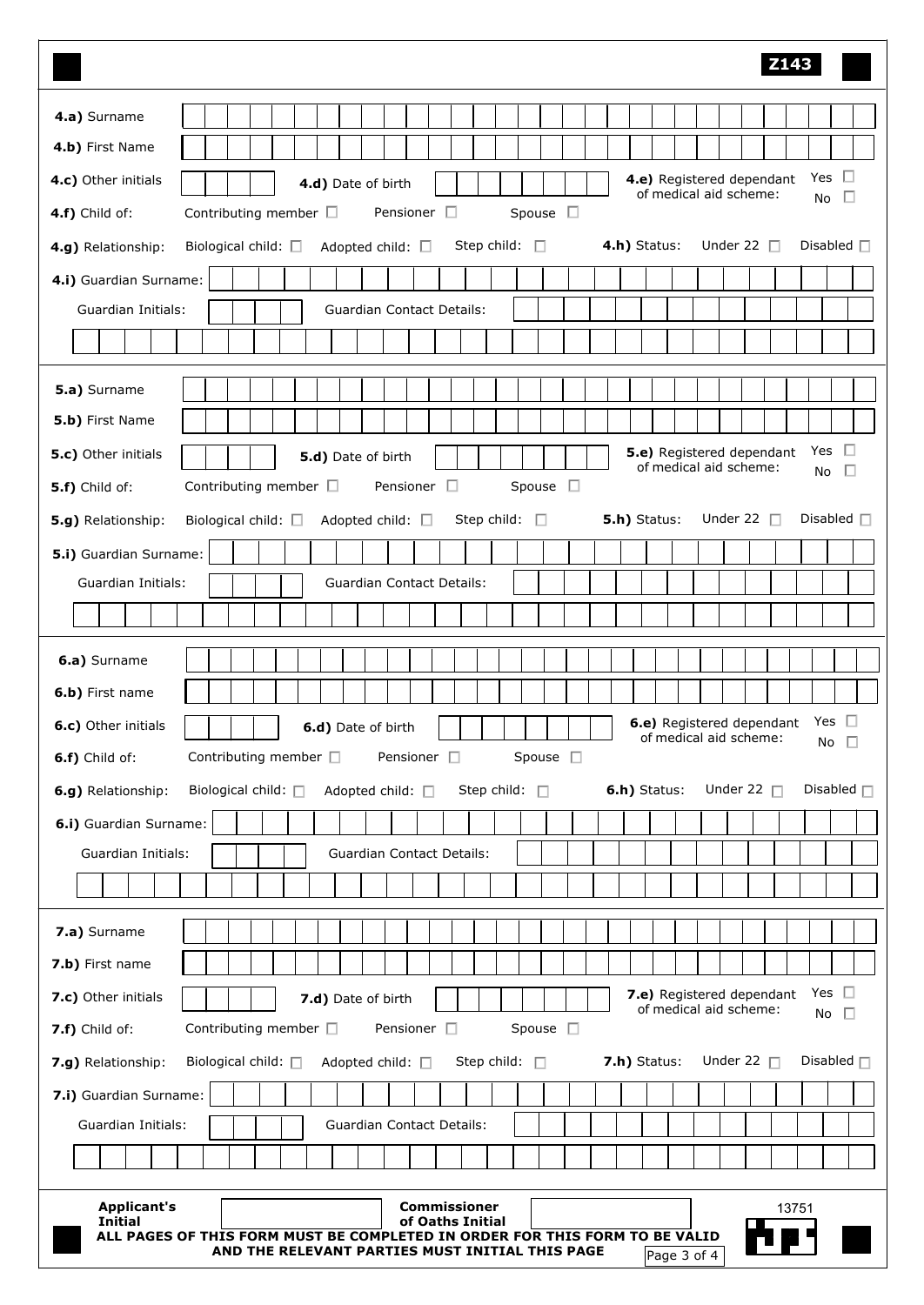|                                                                                                                                                                                                                                                                             | F) NAME AND ADDRESS OF EXECUTOR OF THE ESTATE (Complete where available)                                                                                                                                   |  |  |  |  |  |                                          |  |  |  |  |  |  |                                      |        |  |     |    |  |             |  |            |       |   |        |
|-----------------------------------------------------------------------------------------------------------------------------------------------------------------------------------------------------------------------------------------------------------------------------|------------------------------------------------------------------------------------------------------------------------------------------------------------------------------------------------------------|--|--|--|--|--|------------------------------------------|--|--|--|--|--|--|--------------------------------------|--------|--|-----|----|--|-------------|--|------------|-------|---|--------|
| 1. Name                                                                                                                                                                                                                                                                     |                                                                                                                                                                                                            |  |  |  |  |  |                                          |  |  |  |  |  |  |                                      |        |  |     |    |  |             |  |            |       |   |        |
| 2. Postal address                                                                                                                                                                                                                                                           |                                                                                                                                                                                                            |  |  |  |  |  |                                          |  |  |  |  |  |  |                                      |        |  |     |    |  |             |  |            |       |   |        |
|                                                                                                                                                                                                                                                                             |                                                                                                                                                                                                            |  |  |  |  |  |                                          |  |  |  |  |  |  |                                      |        |  |     |    |  |             |  |            |       |   |        |
|                                                                                                                                                                                                                                                                             |                                                                                                                                                                                                            |  |  |  |  |  |                                          |  |  |  |  |  |  |                                      |        |  |     |    |  |             |  |            |       |   |        |
|                                                                                                                                                                                                                                                                             |                                                                                                                                                                                                            |  |  |  |  |  |                                          |  |  |  |  |  |  |                                      |        |  |     |    |  |             |  |            |       | 0 | D      |
| 3. Initials and Surname of Contact Person                                                                                                                                                                                                                                   |                                                                                                                                                                                                            |  |  |  |  |  |                                          |  |  |  |  |  |  |                                      |        |  |     |    |  |             |  |            |       |   |        |
| <b>4.</b> Tel No.                                                                                                                                                                                                                                                           |                                                                                                                                                                                                            |  |  |  |  |  |                                          |  |  |  |  |  |  |                                      |        |  |     |    |  |             |  |            |       |   |        |
| G) MEDICAL SCHEME PARTICULARS (Compulsory where the state contributed to the member's medical subsidy)                                                                                                                                                                      |                                                                                                                                                                                                            |  |  |  |  |  |                                          |  |  |  |  |  |  |                                      |        |  |     |    |  |             |  |            |       |   |        |
| 1. Does the spouse / life partner wish to continue with medical membership?                                                                                                                                                                                                 |                                                                                                                                                                                                            |  |  |  |  |  |                                          |  |  |  |  |  |  |                                      |        |  | Yes | No |  |             |  |            |       |   |        |
| 2. Name of medical scheme                                                                                                                                                                                                                                                   |                                                                                                                                                                                                            |  |  |  |  |  |                                          |  |  |  |  |  |  |                                      |        |  |     |    |  |             |  |            |       |   |        |
| 3. Scheme membership number                                                                                                                                                                                                                                                 |                                                                                                                                                                                                            |  |  |  |  |  |                                          |  |  |  |  |  |  |                                      |        |  |     |    |  |             |  |            |       |   |        |
| 4. Scheme/Package option name                                                                                                                                                                                                                                               |                                                                                                                                                                                                            |  |  |  |  |  |                                          |  |  |  |  |  |  |                                      |        |  |     |    |  |             |  |            |       |   |        |
|                                                                                                                                                                                                                                                                             | If Yes, complete below:<br>5. Did the State contribute to the member's medical subsidy?<br>Yes<br>No                                                                                                       |  |  |  |  |  |                                          |  |  |  |  |  |  |                                      |        |  |     |    |  |             |  |            |       |   |        |
| 6. What was the State's contribution to the member's medical aid scheme:<br>R<br>R                                                                                                                                                                                          |                                                                                                                                                                                                            |  |  |  |  |  |                                          |  |  |  |  |  |  |                                      |        |  |     |    |  |             |  |            |       |   |        |
|                                                                                                                                                                                                                                                                             | <b>DECLARATION</b><br>(Compulsory)                                                                                                                                                                         |  |  |  |  |  |                                          |  |  |  |  |  |  |                                      |        |  |     |    |  |             |  |            |       |   |        |
|                                                                                                                                                                                                                                                                             |                                                                                                                                                                                                            |  |  |  |  |  |                                          |  |  |  |  |  |  |                                      |        |  |     |    |  |             |  |            |       |   |        |
| I,                                                                                                                                                                                                                                                                          | TO BE SIGNED IN THE PRESENCE OF A COMMISSIONER OF OATHS<br>do solemnly declare that I am:<br>A) the spouse (or life partner) of the deceased and that my marriage (or life partnership) as entered into on |  |  |  |  |  |                                          |  |  |  |  |  |  |                                      |        |  |     |    |  |             |  |            |       |   |        |
| was not dissolved by divorce or other means;                                                                                                                                                                                                                                |                                                                                                                                                                                                            |  |  |  |  |  |                                          |  |  |  |  |  |  |                                      |        |  |     |    |  |             |  |            |       |   | (date) |
| I declare the foregoing particulars are entirely correct in every respect and I undertake to advise GEPF immediately if any change occurs. I am aware of<br>the fact that should I fail to comply with the undertakings I will be responsible for any loss which may occur. |                                                                                                                                                                                                            |  |  |  |  |  |                                          |  |  |  |  |  |  |                                      |        |  |     |    |  |             |  |            |       |   |        |
|                                                                                                                                                                                                                                                                             |                                                                                                                                                                                                            |  |  |  |  |  |                                          |  |  |  |  |  |  | Where the applicant is using a thumb |        |  |     |    |  |             |  |            |       |   |        |
|                                                                                                                                                                                                                                                                             | print, two witnesses must sign to confirm<br>the identity of the applicant.<br>Witness 1.                                                                                                                  |  |  |  |  |  |                                          |  |  |  |  |  |  |                                      |        |  |     |    |  |             |  |            |       |   |        |
|                                                                                                                                                                                                                                                                             |                                                                                                                                                                                                            |  |  |  |  |  |                                          |  |  |  |  |  |  |                                      |        |  |     |    |  |             |  |            |       |   |        |
|                                                                                                                                                                                                                                                                             | Date                                                                                                                                                                                                       |  |  |  |  |  |                                          |  |  |  |  |  |  |                                      |        |  |     |    |  |             |  |            |       |   |        |
|                                                                                                                                                                                                                                                                             |                                                                                                                                                                                                            |  |  |  |  |  |                                          |  |  |  |  |  |  |                                      |        |  |     |    |  |             |  | Witness 2. |       |   |        |
| Signature of Applicant (OR Thumb Print of Applicant where he/she cannot read/write)                                                                                                                                                                                         |                                                                                                                                                                                                            |  |  |  |  |  |                                          |  |  |  |  |  |  |                                      |        |  |     |    |  |             |  |            |       |   |        |
| This section needs to be completed by the Commissioner of Oaths:                                                                                                                                                                                                            |                                                                                                                                                                                                            |  |  |  |  |  |                                          |  |  |  |  |  |  |                                      |        |  |     |    |  |             |  |            |       |   |        |
| Declared and signed before me on this                                                                                                                                                                                                                                       |                                                                                                                                                                                                            |  |  |  |  |  |                                          |  |  |  |  |  |  |                                      | (date) |  |     |    |  |             |  |            |       |   |        |
|                                                                                                                                                                                                                                                                             |                                                                                                                                                                                                            |  |  |  |  |  |                                          |  |  |  |  |  |  |                                      |        |  |     |    |  |             |  |            |       |   |        |
|                                                                                                                                                                                                                                                                             |                                                                                                                                                                                                            |  |  |  |  |  |                                          |  |  |  |  |  |  |                                      |        |  |     |    |  |             |  |            |       |   |        |
|                                                                                                                                                                                                                                                                             |                                                                                                                                                                                                            |  |  |  |  |  |                                          |  |  |  |  |  |  |                                      |        |  |     |    |  |             |  |            |       |   |        |
|                                                                                                                                                                                                                                                                             |                                                                                                                                                                                                            |  |  |  |  |  |                                          |  |  |  |  |  |  |                                      |        |  |     |    |  |             |  |            |       |   |        |
| <b>Official Stamp of the</b><br><b>Signature of Comm. of Oaths</b><br><b>Commissioner of Oaths</b>                                                                                                                                                                          |                                                                                                                                                                                                            |  |  |  |  |  |                                          |  |  |  |  |  |  |                                      |        |  |     |    |  |             |  |            |       |   |        |
|                                                                                                                                                                                                                                                                             |                                                                                                                                                                                                            |  |  |  |  |  |                                          |  |  |  |  |  |  |                                      |        |  |     |    |  |             |  |            |       |   |        |
|                                                                                                                                                                                                                                                                             |                                                                                                                                                                                                            |  |  |  |  |  |                                          |  |  |  |  |  |  |                                      |        |  |     |    |  |             |  |            |       |   |        |
| Full names                                                                                                                                                                                                                                                                  |                                                                                                                                                                                                            |  |  |  |  |  |                                          |  |  |  |  |  |  |                                      |        |  |     |    |  |             |  |            |       |   |        |
| Surname                                                                                                                                                                                                                                                                     |                                                                                                                                                                                                            |  |  |  |  |  |                                          |  |  |  |  |  |  |                                      |        |  |     |    |  |             |  |            |       |   |        |
| Designation                                                                                                                                                                                                                                                                 |                                                                                                                                                                                                            |  |  |  |  |  |                                          |  |  |  |  |  |  |                                      |        |  |     |    |  |             |  |            |       |   |        |
| Postal<br>Address                                                                                                                                                                                                                                                           |                                                                                                                                                                                                            |  |  |  |  |  |                                          |  |  |  |  |  |  |                                      |        |  |     |    |  |             |  |            |       |   |        |
|                                                                                                                                                                                                                                                                             |                                                                                                                                                                                                            |  |  |  |  |  |                                          |  |  |  |  |  |  |                                      |        |  |     |    |  |             |  |            |       |   |        |
|                                                                                                                                                                                                                                                                             |                                                                                                                                                                                                            |  |  |  |  |  |                                          |  |  |  |  |  |  |                                      |        |  |     |    |  |             |  |            |       |   |        |
|                                                                                                                                                                                                                                                                             |                                                                                                                                                                                                            |  |  |  |  |  |                                          |  |  |  |  |  |  |                                      |        |  |     |    |  |             |  |            |       |   |        |
|                                                                                                                                                                                                                                                                             |                                                                                                                                                                                                            |  |  |  |  |  |                                          |  |  |  |  |  |  |                                      |        |  |     |    |  |             |  |            |       |   |        |
|                                                                                                                                                                                                                                                                             |                                                                                                                                                                                                            |  |  |  |  |  |                                          |  |  |  |  |  |  |                                      |        |  |     |    |  |             |  |            | 13751 |   |        |
| PLEASE NOTE: PAYMENT WILL ONLY OCCUR ON RECEIPT OF THE ORIGINAL Z143 FORM;                                                                                                                                                                                                  |                                                                                                                                                                                                            |  |  |  |  |  | <b>IMPORTANT INFORMATION ON OVERLEAF</b> |  |  |  |  |  |  |                                      |        |  |     |    |  | Page 4 of 4 |  |            |       |   |        |